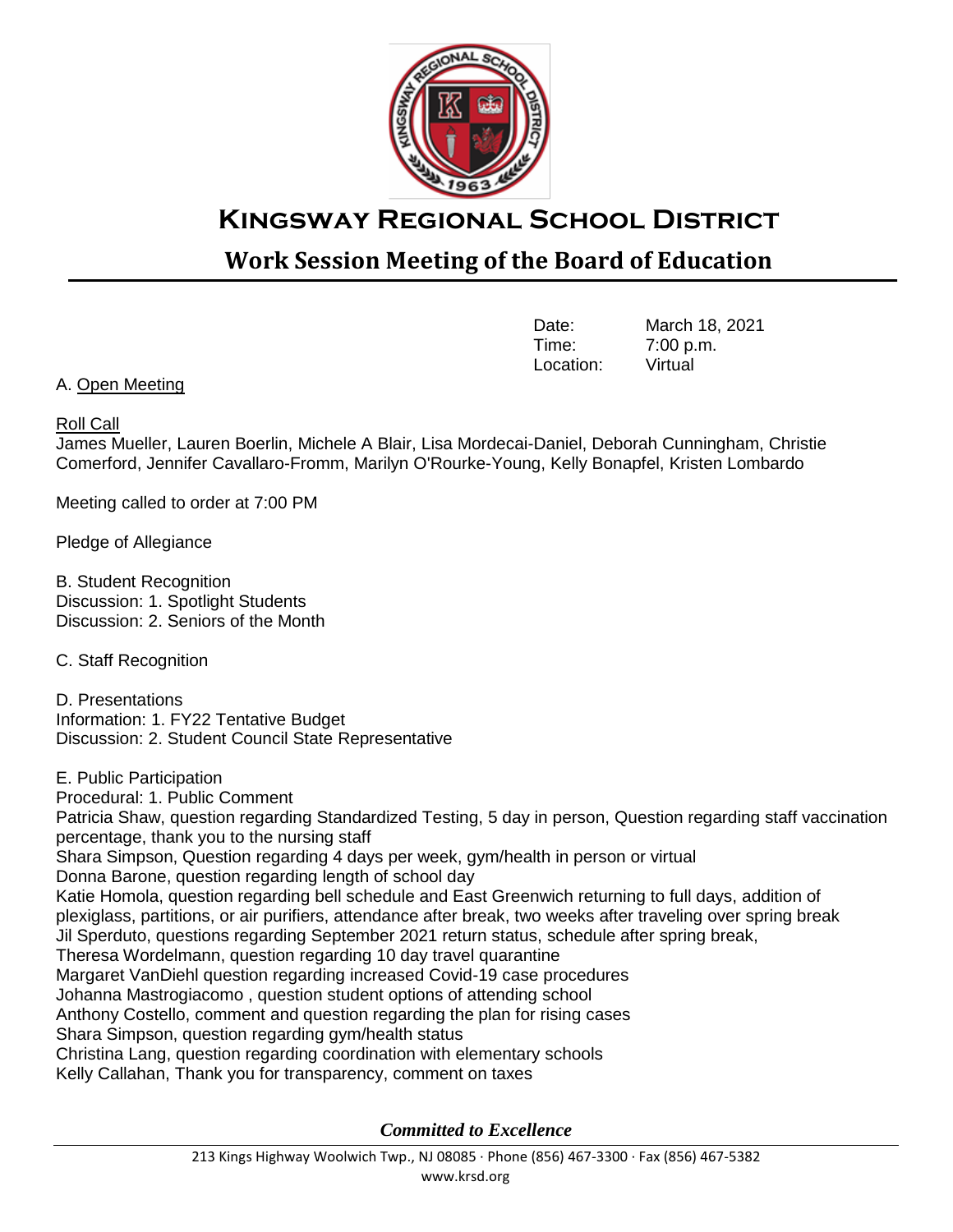Cait Destefano, comment on Middle School cases of Covid, asked about the Districts cases in the last three weeks

Kim Aureli, question on lunch procedures Candice Priest, Question regarding Kingsway's Federal/State funding and addressing the level of in-person learning loss for the year Tia DuBose, questions on lunch procedures Dan Funchion, Question regarding the status of the week after spring break Kelly Dukich, Questioned the April 19<sup>th</sup> start date Tonya Avent, Comment on sharing case information with the community Courtney Samra, Question regarding the return to school after travelling requirements

F. Approval of Minutes Discussion: 1. Minutes

G. Correspondence

H. Approval of Action Items

Motion by Jennifer Cavallaro-Fromm, second by Kelly Bonapfel. BE IT RESOLVED, that the Kingsway Regional School District Board of Education approve I5-I6 and J7, as follows:

I. Personnel Discussion: 1. Resignations, Retirements and Terminations

Discussion: 2. Employment - Schedule "B", Staff Workers, Unpaid Volunteers

Discussion: 3. Change of Status (Name change, rescind position, corrections, transfers, guide movement)

Discussion: 4. Leave(s) of Absence

Action (Consent): 5. 2021-2026 Superintendent Contract

BE IT RESOLVED that Employment Contract between James J. Lavender, Superintendent of Schools and the Kingsway Regional Board of Education, having been reviewed and approved by the Interim Executive Regional Superintendent in accordance with N.J.S.A. 18A:7-8 (j) and NJAC 6A:23A-3-1(a), be approved, for the period of July 1, 2021 through June 30, 2026, and that the Board President and School Business Administrator/Board Secretary be authorized to execute a copy of the Agreement, and that a copy of such Agreement be part of the minutes on file in the Board Secretary's Office.

Action (Consent): 6. Amendment to Substitute Teacher Placement Services Contract with Kelly Education BE IT RESOLVED, that the Kingsway Regional School District Board of Education approve an amendment to the terms of the substitute placement services contract with Kelly Services as follows for the period 03/18/2021-06/30/2021:

Temporary Increase to Substitute Teacher Daily Rate from \$96/day to \$150/day.

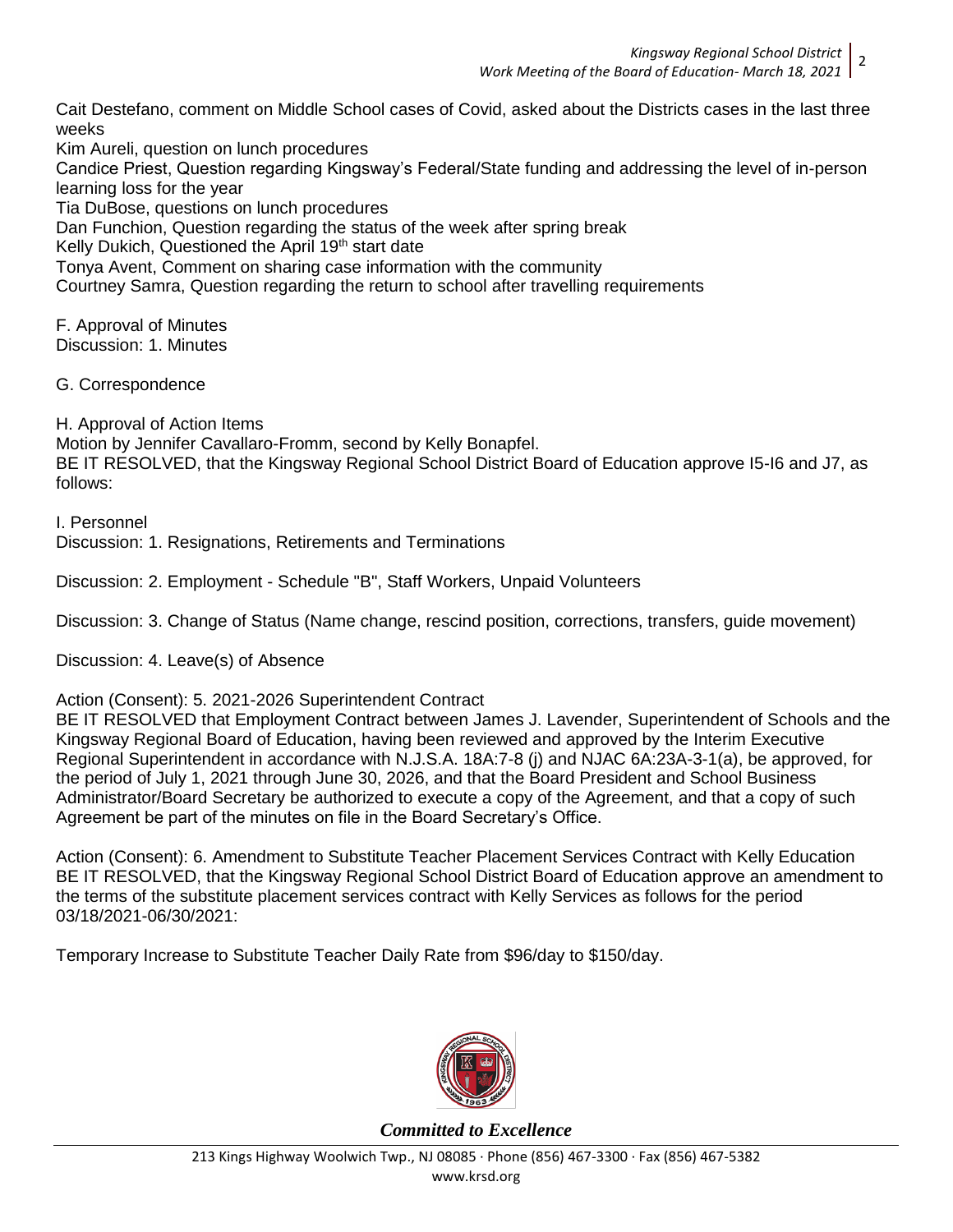Action: 7. Settlement Agreement

Motion by Christie Comerford, second by Michele A Blair BE IT RESOLVED, that the Kingsway Regional School District Board of Education accept the Settlement Agreement with employee #5712.

Final Resolution: Motion Carries

Yes: James Mueller, Lauren Boerlin, Michele A Blair, Lisa Mordecai-Daniel, Deborah Cunningham, Christie Comerford, Jennifer Cavallaro-Fromm, Marilyn O'Rourke-Young, Kelly Bonapfel, Kristen Lombardo

J. Finance

Discussion: 1. Budget Line Item Transfers

Discussion: 2. Payment of Claims

Discussion: 3. Board Secretary's Certification

Discussion: 4. Receipt and Acceptance of Board Secretary's Monthly Report

Discussion: 5. Receipt and Acceptance of Student Activity and Athletic Account Financial Reports

Discussion: 6. Clearview Shared Services for School Bus Maintenance

Action Consent: 7. 2021-2022 Tentative Budget

Resolution Approving and Authorizing Submission of the 2021-22 Tentative Budget to the Gloucester County Office of Education

BE IT RESOLVED, that the Kingsway Regional School District Board of Education approves and authorizes the submission of the 2021-22 tentative budget as follows to the Executive County Superintendent of Schools:

| General Fund (10)      | \$44,862,043 |
|------------------------|--------------|
| Special Fund (20)      | \$1,104,073  |
| Debt Service Fund (40) | \$3,408,917  |
|                        |              |
| Total All Funds        | \$49,375,033 |

With \$23,491,220 to be raised in taxes for the General Fund and \$2,304,530 to be raised in taxes for the Debt Service Fund for a total of \$25,795,750 to be raised in taxes.

WHEREAS, the Kingsway Regional School District Board of Education recognizes the need to utilize an enrollment adjustment in the amount of \$ to increase the general fund tax levy above the two percent (2%) cap; and

WHEREAS, the Kingsway Regional School District Board of Education recognizes the need to utilize an adjustment for an increase in health care costs in the amount of \$ to increase the general fund tax levy above the two percent (2%) cap; and

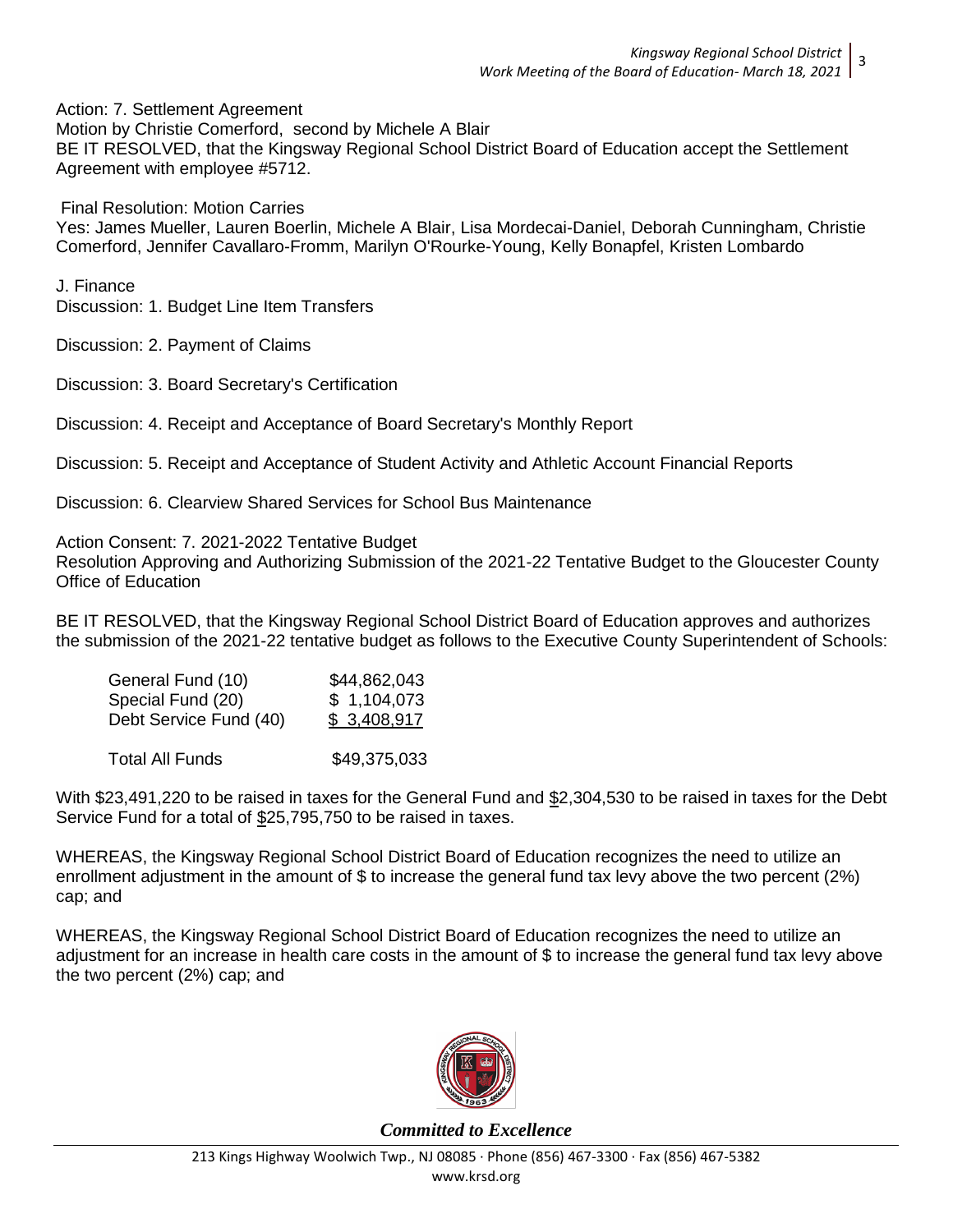WHEREAS, the Kingsway Regional School District Board of Education may establish, for regular school district business travel only, an annual threshold of \$1,500 per staff member where prior Board approval shall not be required unless this annual threshold is exceeded in the budget year (July 1 - June 30); and

WHEREAS, the Kingsway Regional School District Board of Education has elected to exclude travel expenditures supported by federal funds pursuant to N.J.A.C. 6A:23A-7.3(a)2; and

WHEREAS, the Kingsway Regional School District Board of Education authorizes travel and related expense reimbursements in accordance with N.J.A.C. 6A:23A-7.3(a)1, to a maximum of expenditure of \$100,000 for all staff and board of education members.

K. Curriculum & Instruction Discussion: 1. Professional Development - Staff Attendance at Trainings, Seminars, Conventions, and Conferences

Discussion: 2. Professional Learning Workshops

L. General Administration Discussion: 1. Discussion Items

Discussion: 2. Enrollment Report

Discussion: 3. Emergency Drills

Discussion: 4. Student Discipline, Violence/Vandalism, HIB

Discussion: 5. Education Field Trips and Assemblies

Discussion: 6. Fundraiser(s)

Discussion: 7. Kingsway Season 3 Schedules 2021

Discussion: 8. Scholarships and Awards

Final Resolution: Motion Carries Yes: James Mueller, Lauren Boerlin, Michele A Blair, Lisa Mordecai-Daniel, Deborah Cunningham, Christie Comerford, Jennifer Cavallaro-Fromm, Marilyn O'Rourke-Young, Kelly Bonapfel, Kristen Lombardo

M. Executive Session Action: 1. Executive Session In Motion by Lisa Mordecai-Daniel, second by Jennifer Cavallaro-Fromm.

BE IT RESOLVED that the Kingsway Regional School District Board of Education desires to hold a closed Executive Conference Session at 8:45 p.m. prevailing time, for approximately 45 minutes as follows: Item Discussion Item(s)\* (Agenda to extent known)